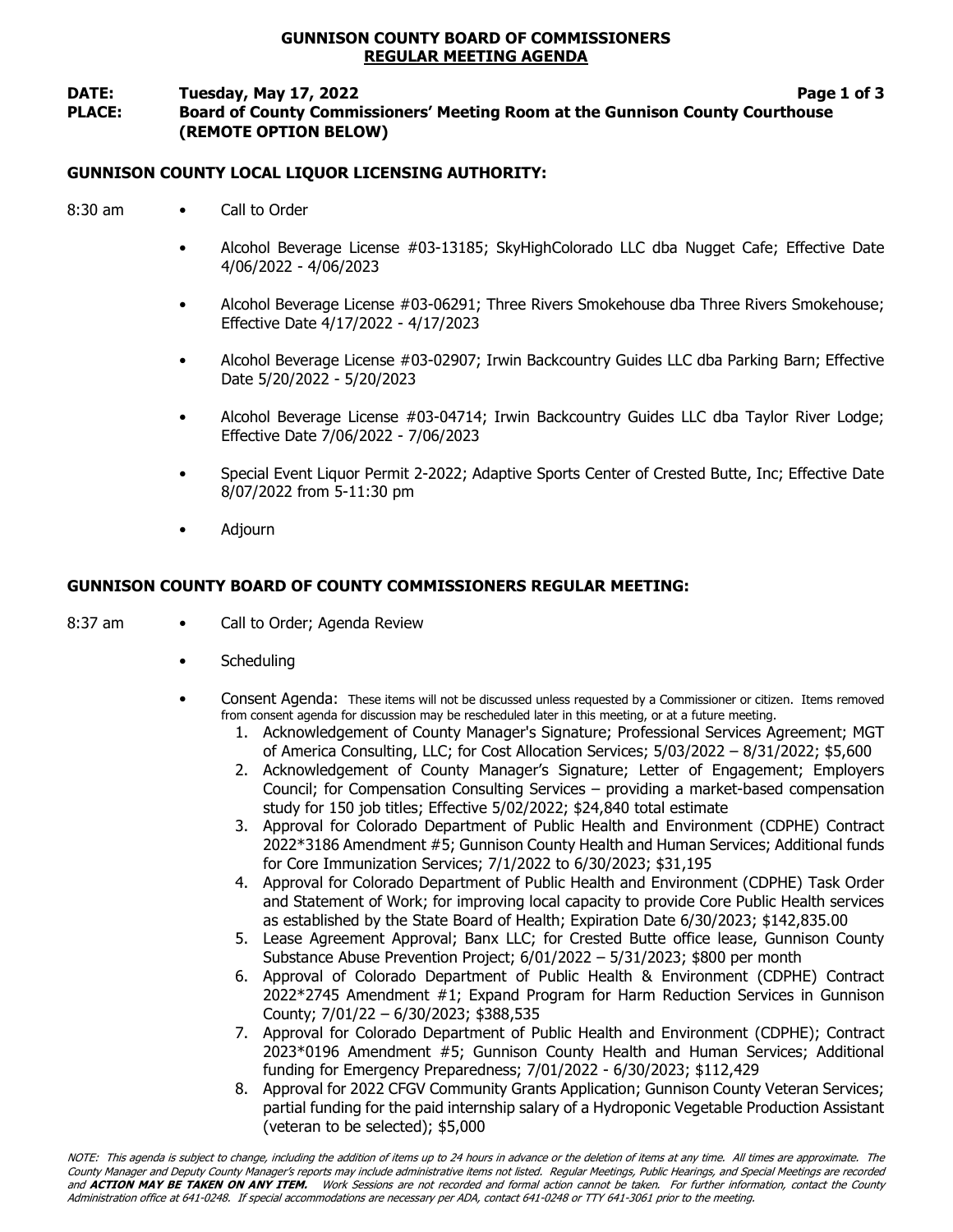### GUNNISON COUNTY BOARD OF COMMISSIONERS REGULAR MEETING AGENDA

## DATE: Tuesday, May 17, 2022 **Page 2 of 3** PLACE: Board of County Commissioners' Meeting Room at the Gunnison County Courthouse (REMOTE OPTION BELOW)

- Consent Agenda (cont'd)
	- 9. Approval for Written Comments; Public Hearing, Colorado Department of Revenue (CDOR), Office of Tax Policy; for Proposed Rulemaking Change, Room and Accommodation Tax
- County Manager's Reports
	- 1. Resolution; Delegating to the County Manager Authority to Negotiate and Execute Contracts Related to Real Property on Behalf of the County
- Deputy County Manager's Reports and Project Updates
	- 1. Approval of Colorado Department of Transportation's Highway Easement Deed for County Road #209, also known as Cottonwood Pass Road
	- 2. Request from Colorado Parks and Wildlife; for Extension of Carcass Disposal Discounted Rates at the County Landfill to Agricultural Producers
- 9:00 am Treasurer's Reports
	- Vouchers and Transfers:
		- 1. May 2022 Accounts Payable Report
		- 2. February 2022 Purchase Card Report
		- 3. April 2022 Cash Transfer Report
- 9:10 am Elk Valley Townhomes Plat; Re-Subdivision of Lot M1-1; Buckhorn Ranch, Filing 2b; LUC-22-00024
- 9:15 am Lot Cluster in Blue Mesa Subdivision, Unit 1; Adjacent Lots 186, 187, 188 & 189; Agreement and Declaration; Daniel and Kelly Hankamer; LUC-22-00007
- 9:20 am Application for Membership and Funding in Colorado Parks & Wildlife Regional Partnership Initiative
- 9:30 am Upper Gunnison River Water Conservancy District, Letter of Support and Funds Request; to support the U.S. Geological Survey's "High-Frequency Water-Quality Sampling to Support Harmful Algal Bloom Studies in Blue Mesa Reservoir Project"
- 10:00 am Approval for Memorandum of Understanding with West Region Wildfire Council; regarding Colorado Department of Public Safety, Division of Homeland Security and Emergency Management (DHSEM), Senate Bill #21-054 Funding to West Region Wildfire Council

#### BREAK

- 10:10 am Introduction, Reading and Instructions regarding publication of Gunnison County Ordinance No. 19: An Ordinance Repealing Ordinance No. 11 Regarding Pollution Caused by Wood Smoke
- 10:20 am Unscheduled Citizens: Limit to 5 minutes per item. No formal action can be taken at this meeting.
	- Commissioner Items: Commissioners will discuss among themselves activities that they have recently participated in that they believe other Commissioners and/or members of the public may be interested in hearing about.
- 10:40 am Possible Executive Session, pursuant to C.R.S. § 24-6-402 (4)(e)(I): Determining Positions Relative to Matters That May Be Subject to Negotiations, Developing Strategy for Negotiations Related to Real Property Located in Gunnison County, Colorado
	- Adjourn

NOTE: This agenda is subject to change, including the addition of items up to 24 hours in advance or the deletion of items at any time. All times are approximate. The County Manager and Deputy County Manager's reports may include administrative items not listed. Regular Meetings, Public Hearings, and Special Meetings are recorded and ACTION MAY BE TAKEN ON ANY ITEM. Work Sessions are not recorded and formal action cannot be taken. For further information, contact the County Administration office at 641-0248. If special accommodations are necessary per ADA, contact 641-0248 or TTY 641-3061 prior to the meeting.